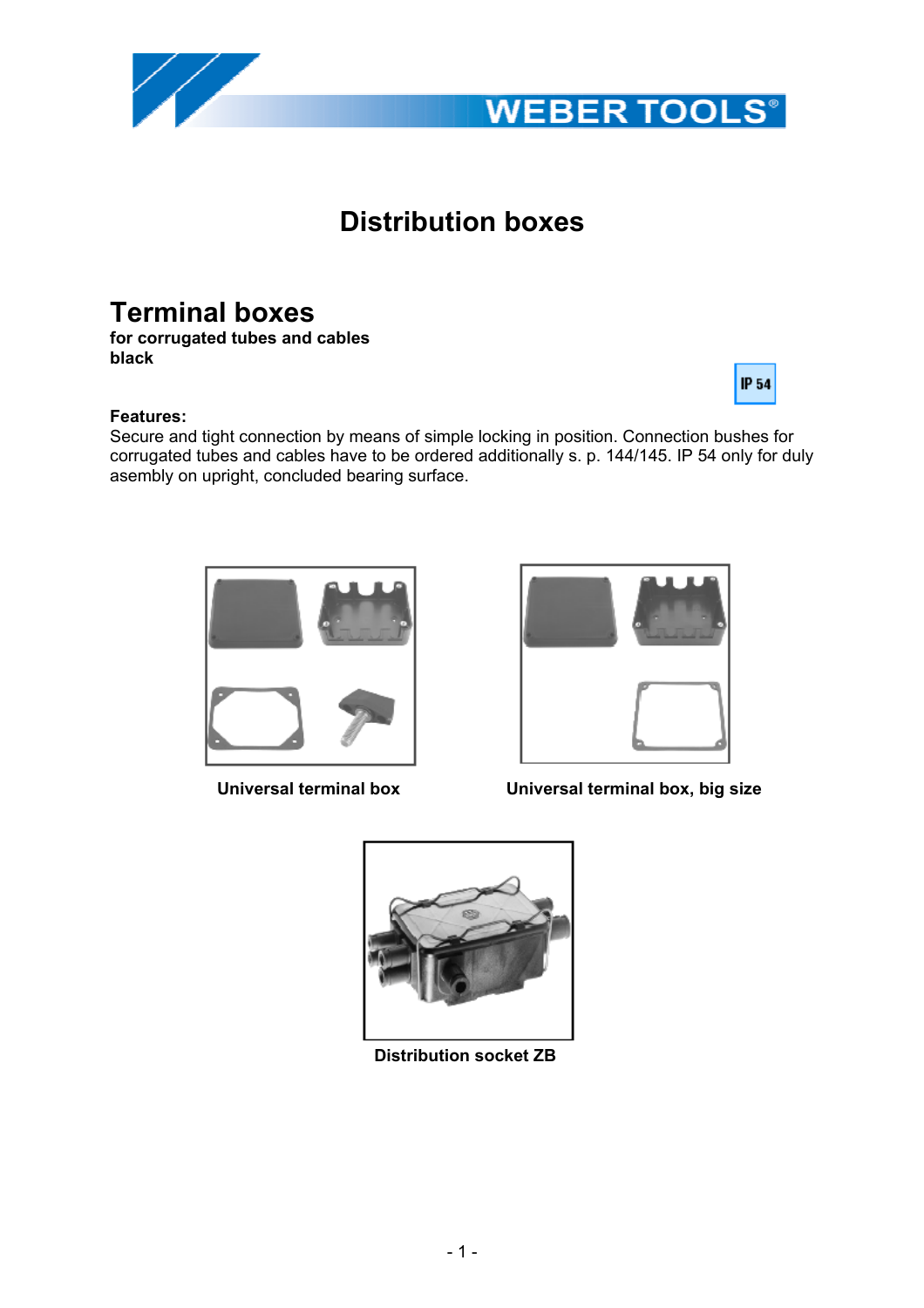

# **WEBER TOOLS®**

# **Universal junction board**



### **Characteristics:**

Connection possible for 8-pole socket box Art. no. 7805098 (s. p. 110), cone Art. no. 9800611 (s. p. 109, 110, 134), angle cone Art. no. 9800603 (s. p. 109, 110, 134) with bayonet 16S and 37-pole plug Art. no. 7811373 (s. p. 124) with contacts

#### **Features:**

- Guaranteed complete electrical isolation through ultra-sonic welded compact housing
- Protection against dirt and water
- No corrosion at the contacts
- Simple and fast mounting
- Through the integrated circuit the wire connection in terminal boxes becomes obsolete



**Dust cap for universal junction box**

 **Universal junction box**